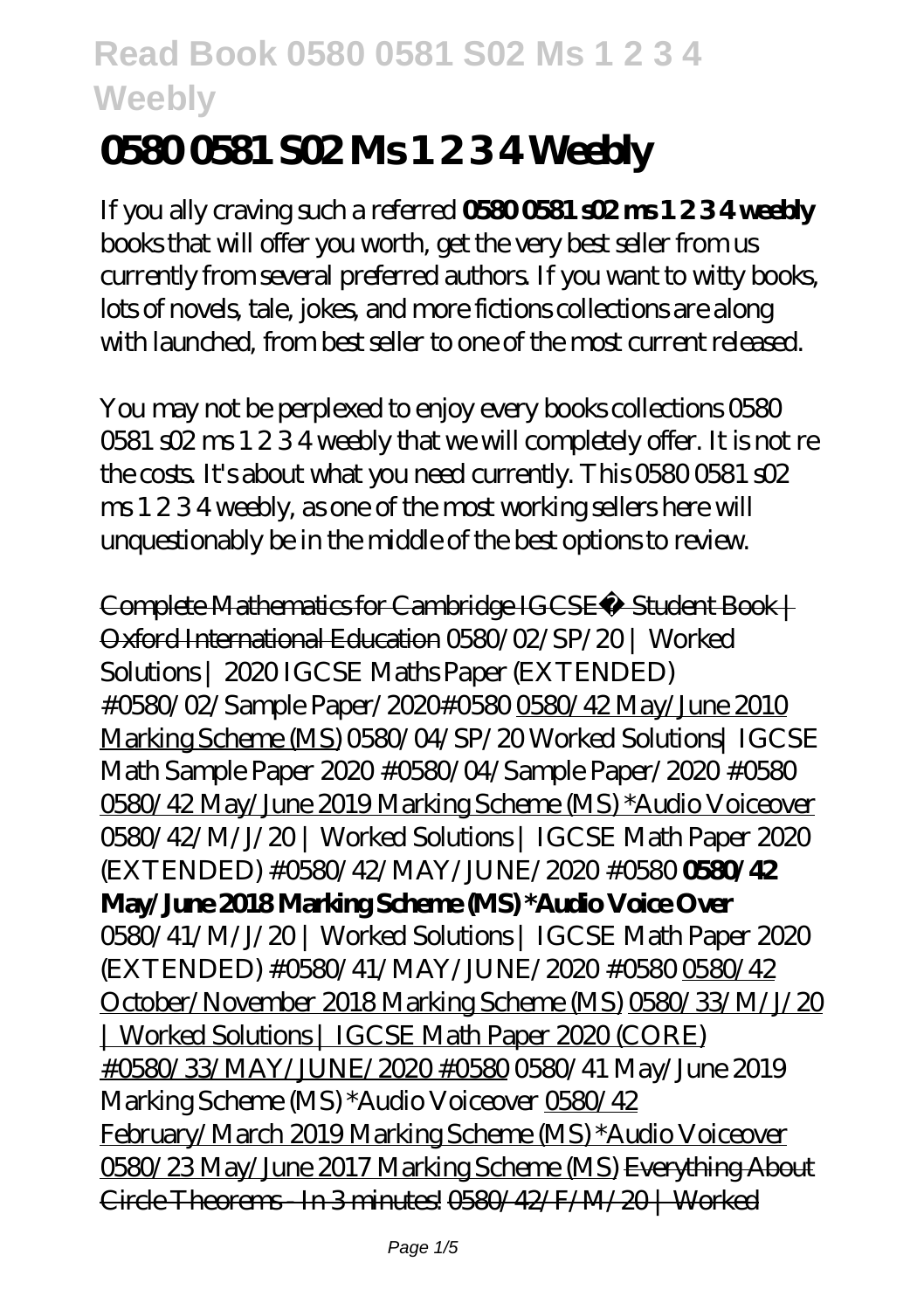Solutions | IGCSE Math Paper 2020 (EXTENDED) #0580/42/Feb/March/2020 #0580 0580/21/M/J/20 | Worked Solutions | IGCSE Math Paper 2020 (EXTENDED) #0580/21/MAY/JUNE/2020 #0580 0580/23/M/J/20 | Worked Solutions | IGCSE Math Paper 2020 (EXTENDED) #0580/23/MAY/JUNE/2020 #0580 0580/42 October November 2017 Marking Scheme (MS) \*Audio Voice Over0580/21 Oct/Nov 2017 Marking Scheme (MS) Specimen Paper 2020 Paper 2 Walk Through Guide \u0026 Review 0580/21 October/November 2015 Marking Scheme (MS) 0580/22/M/J/20 | Worked Solutions | IGCSE Math Paper 2020 (EXTENDED) #0580/22/MAY/JUNE/2020 #0580 0580/03/SP/20 | Worked Solutions | 2020 IGCSE Maths Paper (CORE)#0580/03/Sample Paper/2020 #0580**0580/42 May/June 2018 Marking Scheme (MS)** 0580/21 May/June 2019 Marking Scheme (MS) \*Audio Voiceover IGCSE Math 2020 Specimen - Paper 4 - 0580/04/SP/20 (Q1~5) SOLVED **0580/42 February/March 2016 Marking Scheme (MS) \*Audio Voice Over** 0580/01/SP/20 | Worked Solutions | 2020 IGCSE Maths Paper (CORE) #0580/01/Sample Paper /2020 #0580 *Very hardest CIE IGCSE Maths Paper 4 questions (2018 Q11 + 12) (0580 Extended)* 0580/41 May/June 2018 Marking Scheme (MS) 0580 0581 S02 Ms 1

Title:  $0580+0581$  s $\Omega$  ms  $1+2+3+4$  pdf Created Date: 20021121151925Z

0580+0581 s02 ms 1+2+3+4 - Smart Edu Hub June 2003 INTERNATIONAL GCSE MARK SCHEME MAXIMUM MARK: 56 SYLLABUS/COMPONENT: 0580/01, 0581/01 MATHEMATICS Paper 1 (Core) 9Dwebsite.tk

0580+0581 s02 ms 1+2+3+4 - Weebly 0580/1, 0581/1 Jun02 16 A railway line, between stations A and B,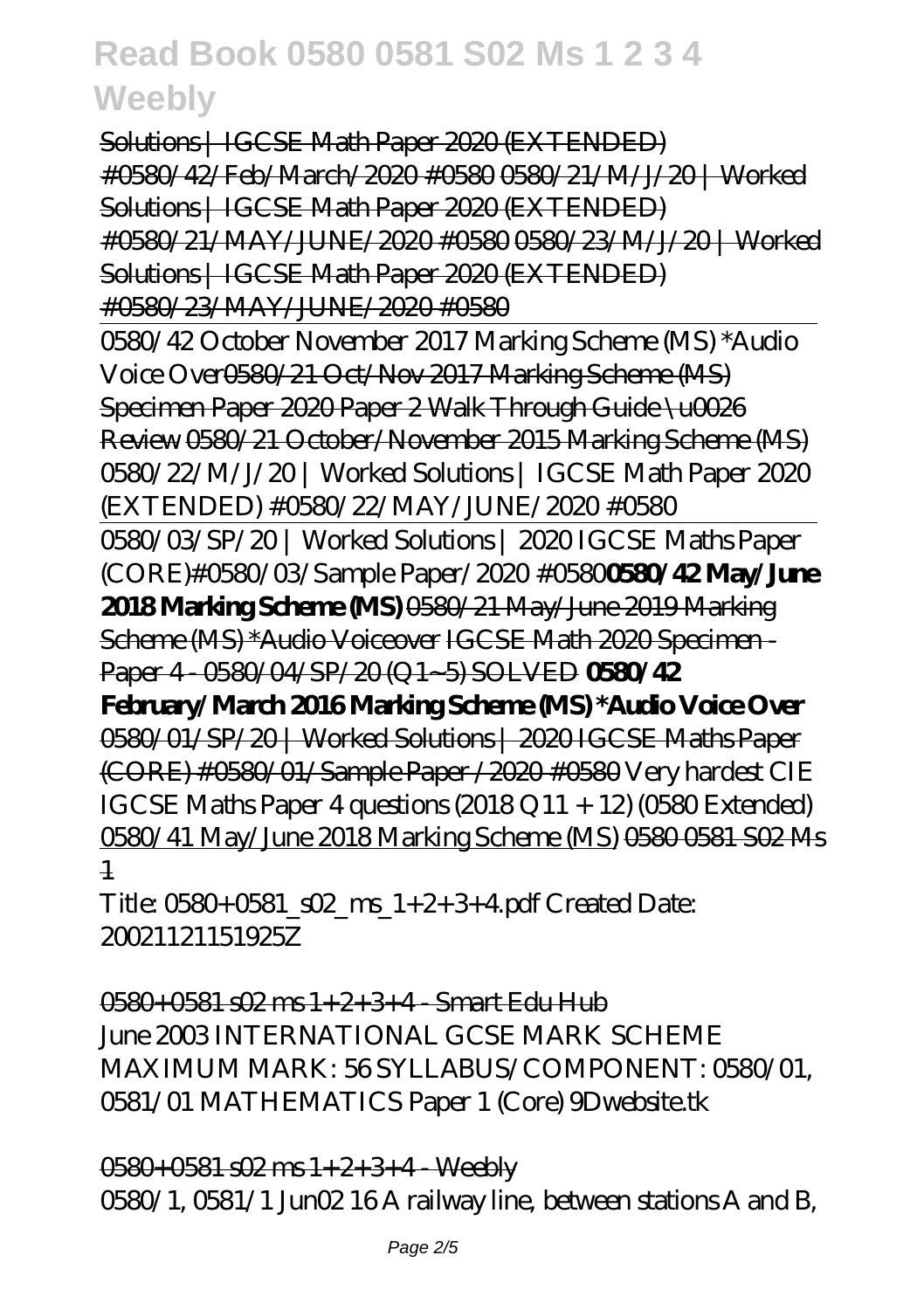is straight and has a length of 4800m. The bearing of B from A is  $200^\circ$ . The point P is due east of B and due south of A. (a) Complete the sketch above to show triangle ABP. [1] (b) Calculate the length of AP.

CAMBRIDGE INTERNATIONAL EXAMINATIONS MATHEMATICS 0580/1...

0580+0581\_s02\_ms\_1+2+3+4.pdf Created Date: 20021206114832Z 0580+0581 s02 ms 1+2+3+4 - Papers It does not 0580 0581 s08 ms 11 - CIE Notes 0580/1, 0581/1 Jun02 16 A railway line, between stations A and B, is straight and has a

0580 0581 S02 Ms 1 2 3 4 Weebly

0580+0581\_s02\_ms\_1+2+3+4.pdf Created Date: 20021206114832Z 0580+0581 s02 ms 1+2+3+4 - Papers It does not 0580 0581 s08 ms 11 - CIE Notes 0580/1, 0581/1 Jun02 16 A railway line, between stations A and B, is straight and has a

0580 0581 S02 Ms 1 2 3 4 Weebly | www.notube Read Free 0580 0581 S02 Ms 1 2 3 4 Weebly challenging the brain to think enlarged and faster can be undergone by some ways. Experiencing, listening to the extra experience, adventuring, studying, training, and more practical goings-on may back up you to improve. But here, if you get not have tolerable period to get the event directly, you can acknowledge a

### 0580 0581 S02 Ms 1 2 3 4 Weebly

0580/01 and 0581/01 Paper 1 (Core), maximum raw mark 56 This mark scheme is published as an aid to teachers and candidates, to indicate the requirements of the examination. It shows the basis on which Examiners were instructed to award marks.

0580 0581 s07 ms 1 - CIE Notes 0- 1 10 - 15 - 2390580/2 0581/2 Jun02 [Turn over For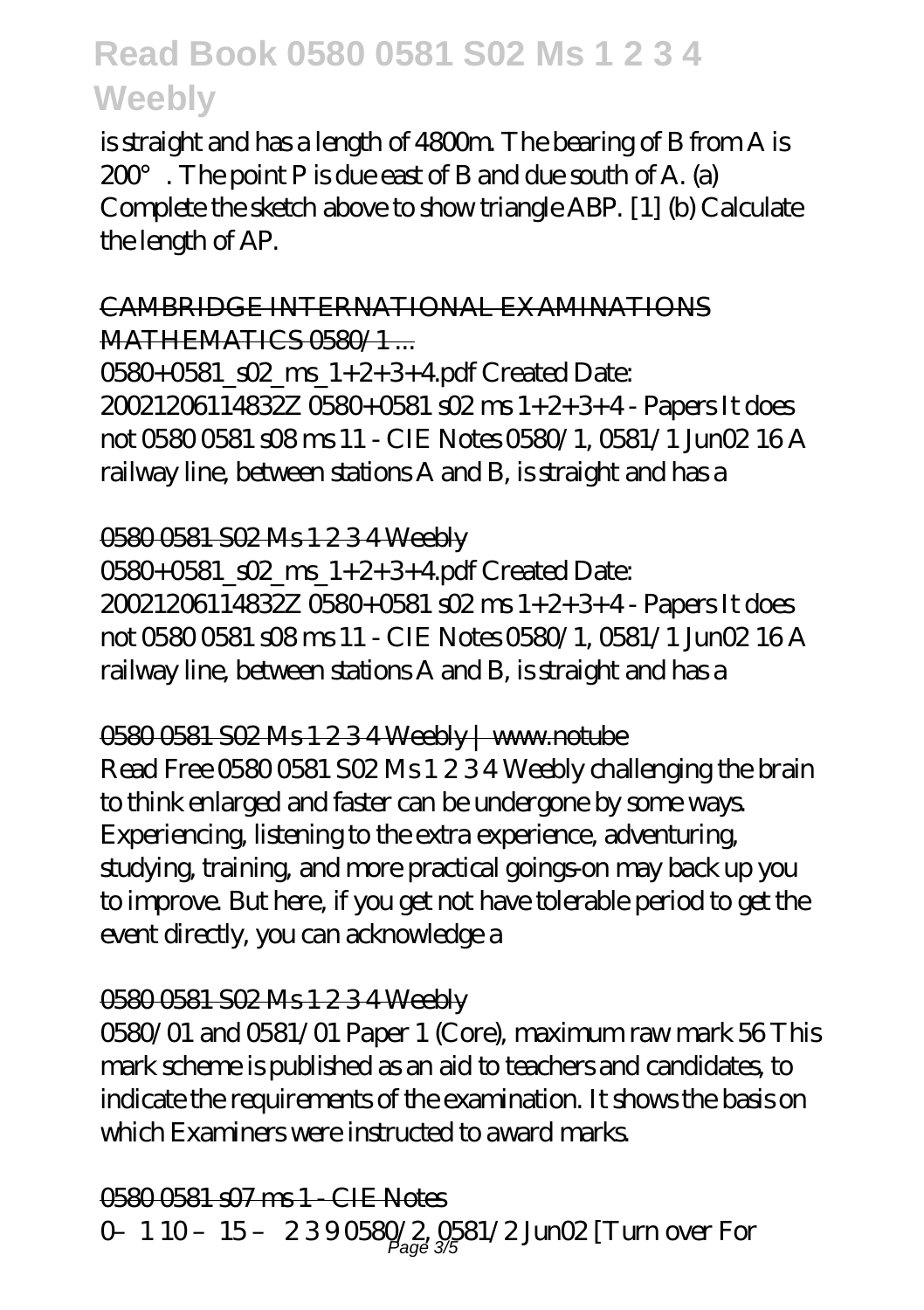Examiner's Use. 10 0580/2, 0581/2 Jun02 21 The triangular area ABC is part of Henri's garden. AB = 9m, BC = 6m and angle  $ABC = 95^\circ$ . Henri puts a fence along AC and plants vegetables in the triangular area ABC. Calculate

#### CAMBRIDGE INTERNATIONAL EXAMINATIONS MATHEMATICS 0580/2

Files: 0580\_s06\_er.pdf : 0580\_s06\_gt.pdf : 0580\_s06\_ms\_1.pdf : 0580 s06 ms 2.pdf : 0580 s06 ms 3.pdf : 0580 s06 ms 4.pdf : 0580\_s06\_qp\_1.pdf

0580\_s06\_ms\_2.pdf | PapaCambridge Past Papers Of Cambridge International Examinations (CIE)/IGCSE/Mathematics (0580)/2003 Nov/0580\_w03\_ms\_1+2+3+4.pdf | PapaCambridge

0580\_w03\_ms\_1+2+3+4.pdf | PapaCambridge View Test Prep - 0580 s03 ms 1 2 3 4 from ICT BIT at Limkokwing University of Creative Technology, Cyberjaya. w w Syllabus 0580/0581 ap eP m e tr .X Mark Scheme IGCSE EXAMINATIONS JUNE

0580 s03 ms 1 2 3 4 - w w Syllabus 0580\/0581 ap eP m e tr ... 0580/1, 0581/1 Jun 03. For Examiner's Use. 14 Show all your working for the following calculations. The answers are given so it is only your working that will be given marks. (a), Answer (a) (b) 10 2 1 4 13 5 11 . Answer (b) [2] [2] 15. The diagram shows a square of side 8cm and four congruent triangles of height 7cm. 7cm 8cm

### CIE IGCSE Mathematics Paper 1 June 2003

1 210 1 2 2 1 or 0.5 1 3 (0) 2 M1 12 + 12 – 24 Ignore brackets around  $04$  (a) – 1.8 1 (b) 21 1 5 \$10 2\* M1 12 100 800 53  $\times$   $\times$  $\times$  6 (a) 0.82 1 Allow 0.64 (b) 0.8-1 1 Allow 1.25 7 (a) 3.16(227766) 1 (b) 0 1 8 a c 2 1 2 1 -  $2^*$  M1 any answer or working simplifying